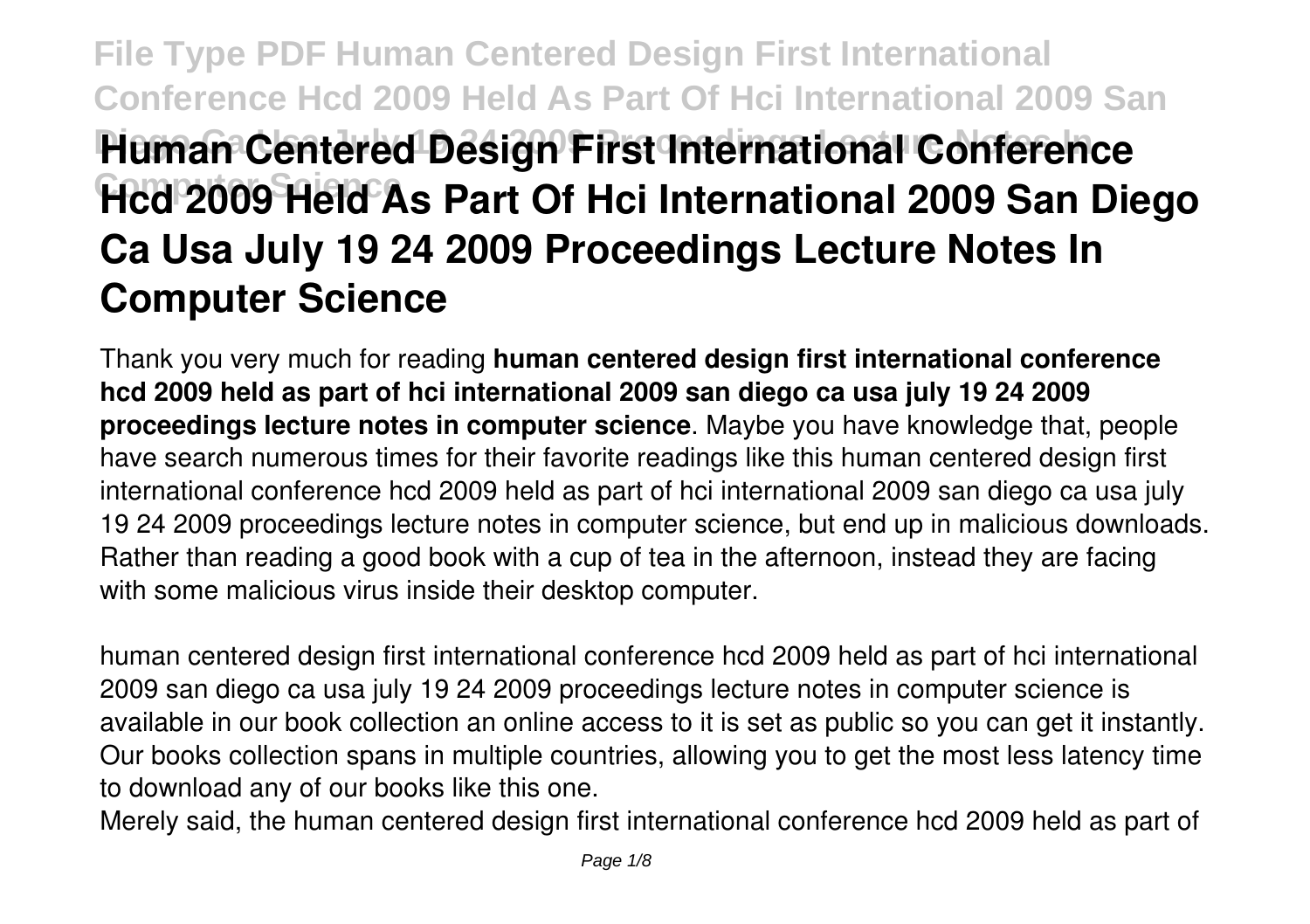**File Type PDF Human Centered Design First International Conference Hcd 2009 Held As Part Of Hci International 2009 San** hci international 2009 san diego ca usa july 19 24 2009 proceedings lecture notes in computer science is universally compatible with any devices to read

What is Human-Centered Design? DevExplains: What is human-centered design — and why does it matter? What is Human Centered Design? Impacting through human centered design | Evan Fried | TEDxMSU Getting Started with Human-Centered Design: IDEO HCD Kit - Design Tool Tuesday, Ep58 **Interagency Human-Centered Design Discovery Guide** *Principles of Human-Centered Design (Don Norman)* Human-centered design in 60 seconds! *Architecture and user-centered design | Agnieszka Szóstek | TEDxSilesianUniversityofTechnology* Human Centred Design, Design Thinking, and Community Change

The User-Centered Design Process (UCD) - EXPLAINED FAST!!

Human-Centered Design and Global Health | David Milestone The world is poorly designed. But copying nature helps. *How to think like a Google designer - read THIS book (not Don Norman) Design Thinking Process*

What is User Centred DesignUX Design Basics: Mental Models Design Thinking In Business *How It Works: Design Thinking*

User Centered Design Don Norman*The User-Centered Design Process (UCD) Architecture's ripple effect: Designing for big impact | Thomas Bryans | TEDxGuildford*

Community-Based, Human-Centered Design - Full Sessions - WGS 2019

UW Master's in Human Centered Design \u0026 Engineering**The Changing Role of the Designer: Practical Human-Centered Design** *Design Thinking - Solve Problems Using the Human-Centred Design Approach* Part 2: Design Thinking – Human-Centred Design in Page 2/8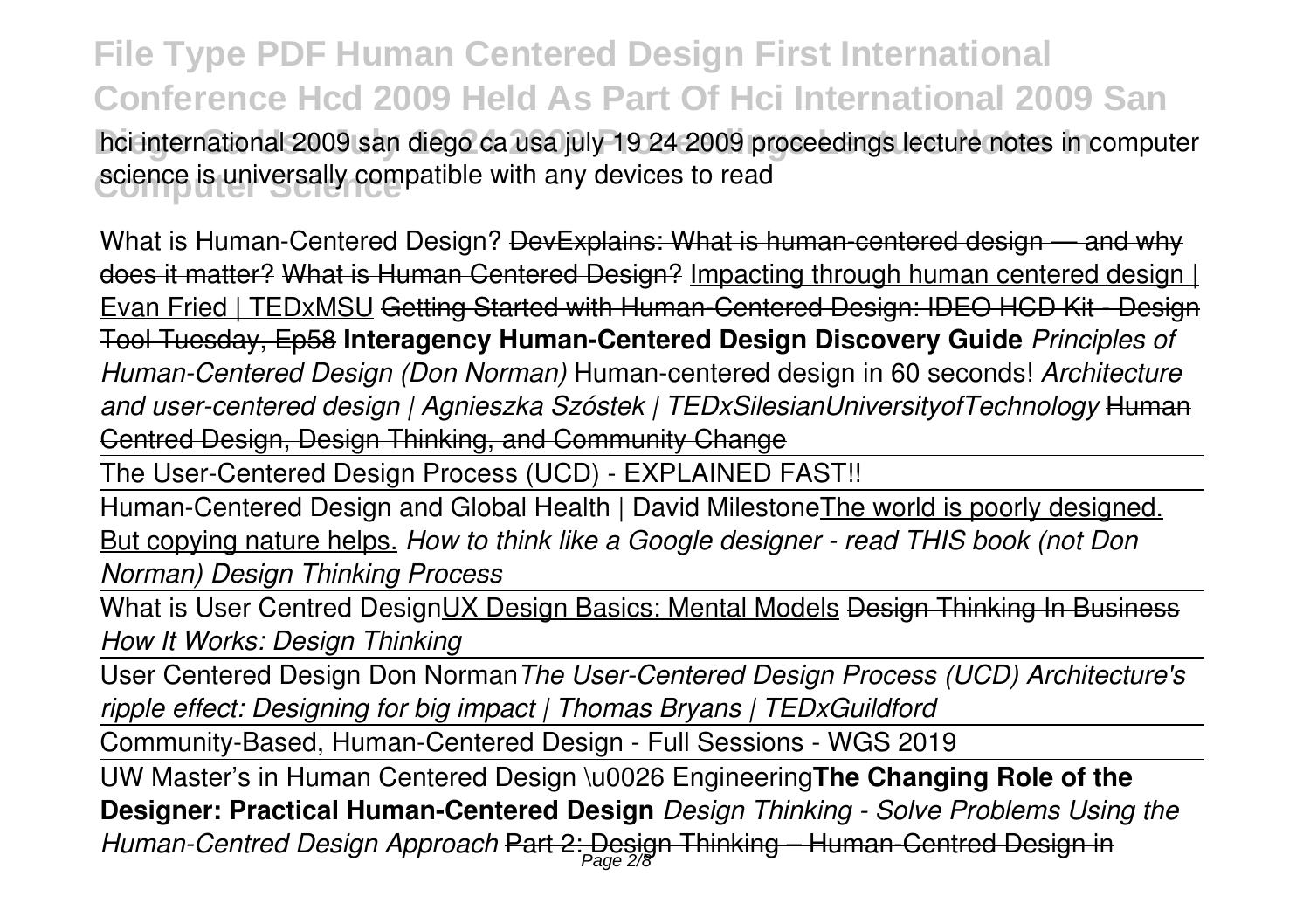### Practice *The Opportunity Project: Human-Centered Design Training | Needs Finding \u0026* User Testing Discovery tools and activities - Human-centred design workshop **Human**<br>Contained Design | Fantacy Intersetive Head of Dreduct Detay Smart | Augustuarde **Centered Design | Fantasy Interactive Head of Product Peter Smart | Awwwards Conf Amsterdam** Human Centered Design First International

This volume constitutes the refereed proceedings of the First International Conference on Human Centered Design, HCD 2009, held in San Diego, CA, USA in July 2009, as part of the 13th International Conference on Human-Computer Interaction, HCI International 2009 jointly with 9 other thematically similar conferences.

#### Human Centered Design - First International Conference ...

Buy Human Centered Design: First International Conference, HCD 2009, Held as Part of HCI International 2009, San Diego, CA, USA, July 19-24, 2009 Proceedings (Lecture Notes in Computer Science) 2009 by Masaaki Kurosu (ISBN: 9783642028052) from Amazon's Book Store. Everyday low prices and free delivery on eligible orders.

#### Human Centered Design: First International Conference, HCD ...

Human Centered Design: First International Conference, HCD 2009, Held as Part of HCI International 2009, San Diego, CA, USA, July 19-24, 2009 Proceedings. Human Centered Design. : The 13th...

Human Centered Design: First International Conference, HCD ... Human Centered Design: First International Conference, Hcd 2009, Held As Part of Hci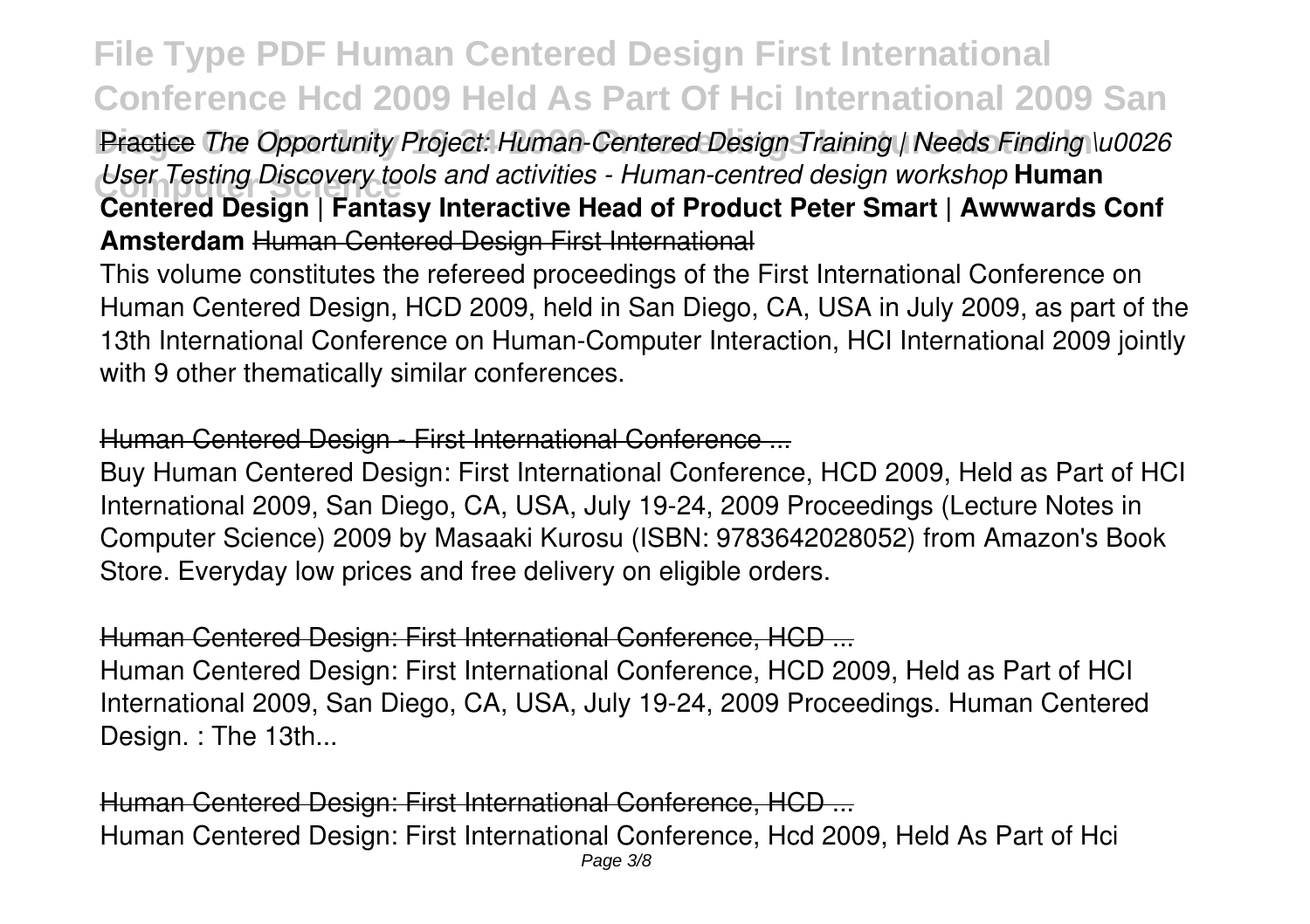International 2009, San Diego, Ca, USA, July 19-24, 2009 Proceedings: Vol 5619 In

**Computer Science** Human Centered Design: First International Conference, Hcd ...

This volume constitutes the refereed proceedings of the First International Conference on Human Centered Design, HCD 2009, held in San Diego, CA, USA in July 2009, as part of the 13th International Conference on Human-Computer Interaction, HCI International 2009 jointly with 9 other thematically similar conferences.

### Human Centered Design | SpringerLink

Human-centered design (HCD) [also Human-centred design, as used in ISO standards] is an approach to problem solving, commonly used in design and management frameworks that develops solutions to problems by involving the human perspective in all steps of the problemsolving process.Human involvement typically takes place in observing the problem within context, brainstorming, conceptualizing ...

#### Human-centered design - Wikipedia

Buy Human Centered Design: First International Conference, HCD 2009, Held as Part of HCI International 2009, San Diego, CA, USA, July 19-24, 2009 Proceedings by Kurosu, Masaaki online on Amazon.ae at best prices. Fast and free shipping free returns cash on delivery available on eligible purchase.

Human Centered Design: First International Conference.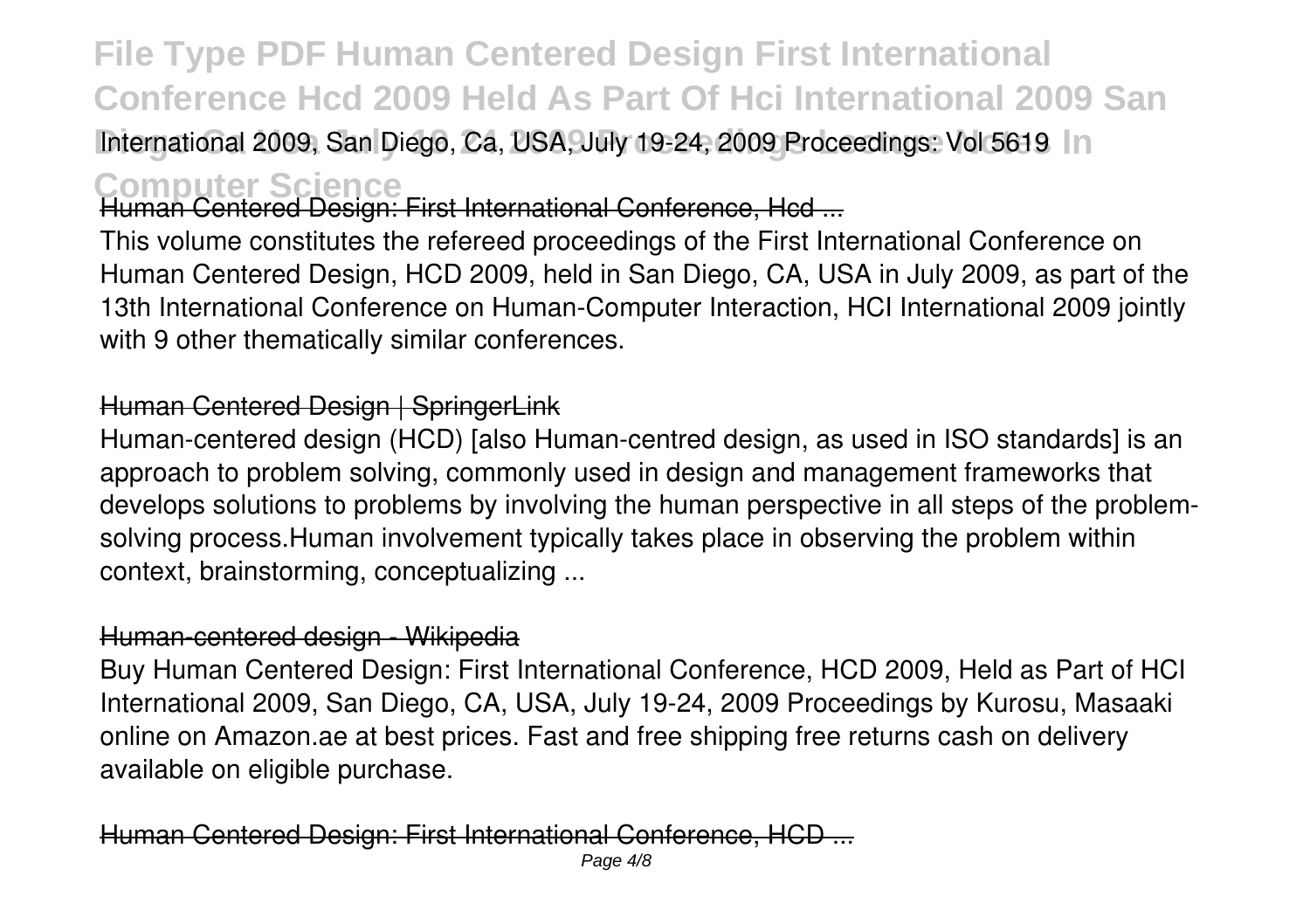This volume constitutes the refereed proceedings of the First International Conference on Human Centered Design, HCD 2009, held in San Diego, CA, USA in July 2009, as part of the<br>19th International Centerance on Human Cemputer International ICL International 2000 inintly 13th International Conference on Human-Computer Interaction, HCI International 2009 jointly with 9 other thematically similar conferences.

#### Human Centered Design: First International Conference, HCD ...

IHCD began the Access to Design Professions project with support from the National Endowments for the Arts (NEA) in 1999 as a memorial project to Ron Mace, considered the 'father' of universal design in the US. This international initiative focused on increasing the number of people with disabilities who enter and thrive in the design professions.

#### Design | Institute for Human Centered Design

Written by Gina Assaf (Creative Associates International) and Tania Lee (Caktus Group). Image courtesy of Creative Associates International. A human-centered design process is a critical step that is often overlooked when making important decisions in technology for development. In the development space, funding usually comes from a donor or an agency, and the service or products it benefits goes to a different place, local communities in need around the world.

#### What human-centered design can do for international ...

Institute for Human Centered Design. 200 Portland Street Boston, MA 02114. tel: 1 (617) 695-1225 (v/tty) fax: 1 (617) 482-8099 email: info@IHCDesign.org ...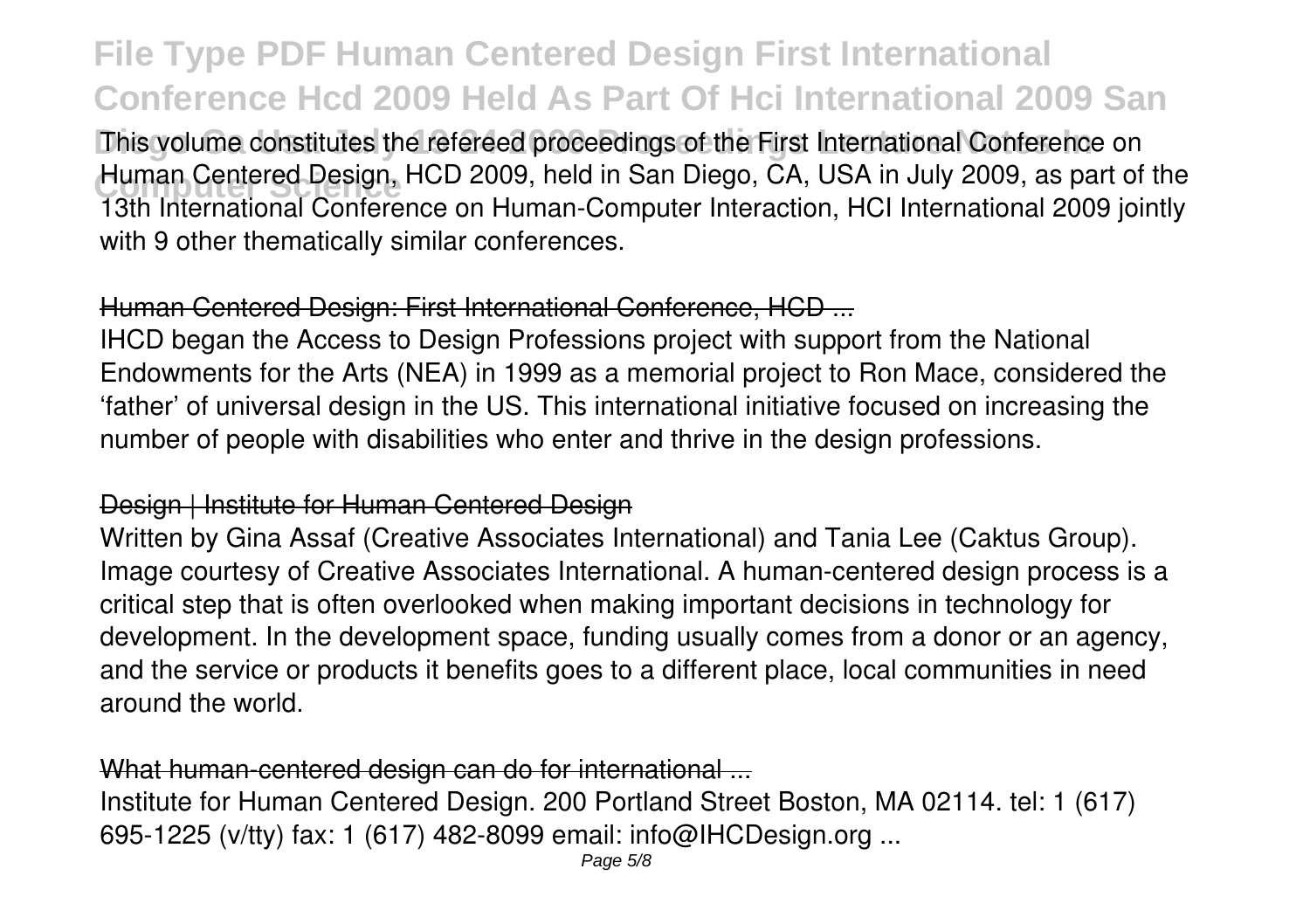## **File Type PDF Human Centered Design First International Conference Hcd 2009 Held As Part Of Hci International 2009 San Diego Ca Usa July 19 24 2009 Proceedings Lecture Notes In Hnstitute for Human Centered Design**

In those contexts, human-centred design (HCD) principles can be a powerful tool to achieve a more nimble, user-centred and ultimately effective solution for the poorest of the poor. DFID's Amplify Innovation Challenge Fund is one of the interventions DFID supports to put this thinking into action. It is a series of eight open challenges focusing on sourcing early stage ideas, especially from small community-based organisations, to address a range of development challenges for which we don ...

#### Using human-centred design at DFID – Development Impact ...

Professor Joseph Giacomin is the Director of the Human Centred Design Institute (HCDI) of Brunel University. He teaches Human Factors with emphasis on matters of perception and emotion, and guest lectures widely at universities, governmental organizations and businesses.

#### What Is Human Centred Design?: The Design Journal: Vol 17 ...

'Ergonomics of human-system interaction, Part 210: Human-centred design for interactive systems' is a process standard aimed at people responsible for managing design processes. It presents a high level overview of the activities that are recommended for human centred design. But it's more than a boring old standard.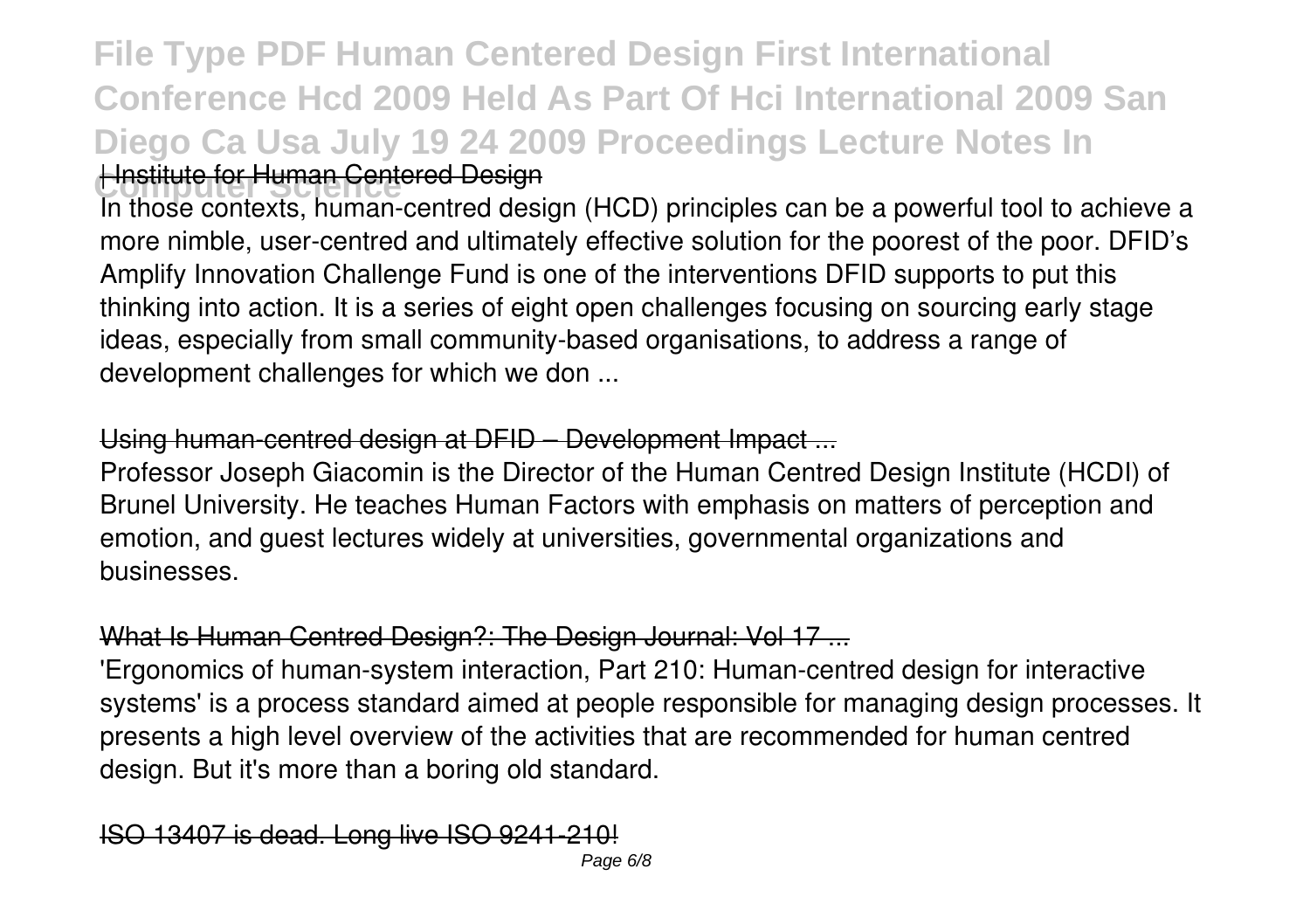Human Centered Design, First International Conference, HCD 2009, Held as Part of HCI International 2009, San Diego, CA, USA, July 19-24, 2009, Proceedings pp.446-451 Yeon Ji<br>Vim Kim

#### Human Centered Design | Request PDF

Human-centred design processes for interactive systems. ISO 13407:1999 Human-centred design processes for interactive systems

#### ISO - ISO 13407:1999 - Human-centred design processes for ...

IDEO.org launched as a 501(c)(3) from the global design and innovation firm IDEO in 2011, and like IDEO, we practice human-centered design. In addition to actually making things to improve the lives of people living in poverty, we're working to get the social sector at large to take a human-centered approach to problem solving too.

#### Tools | IDEO.org

Mar 22, 2014 - Problem solving. Design thinking. Creative cycle. User experience. Customer centricity. Innovation. Ideation. . See more ideas about Design thinking, Human centered design, Design.